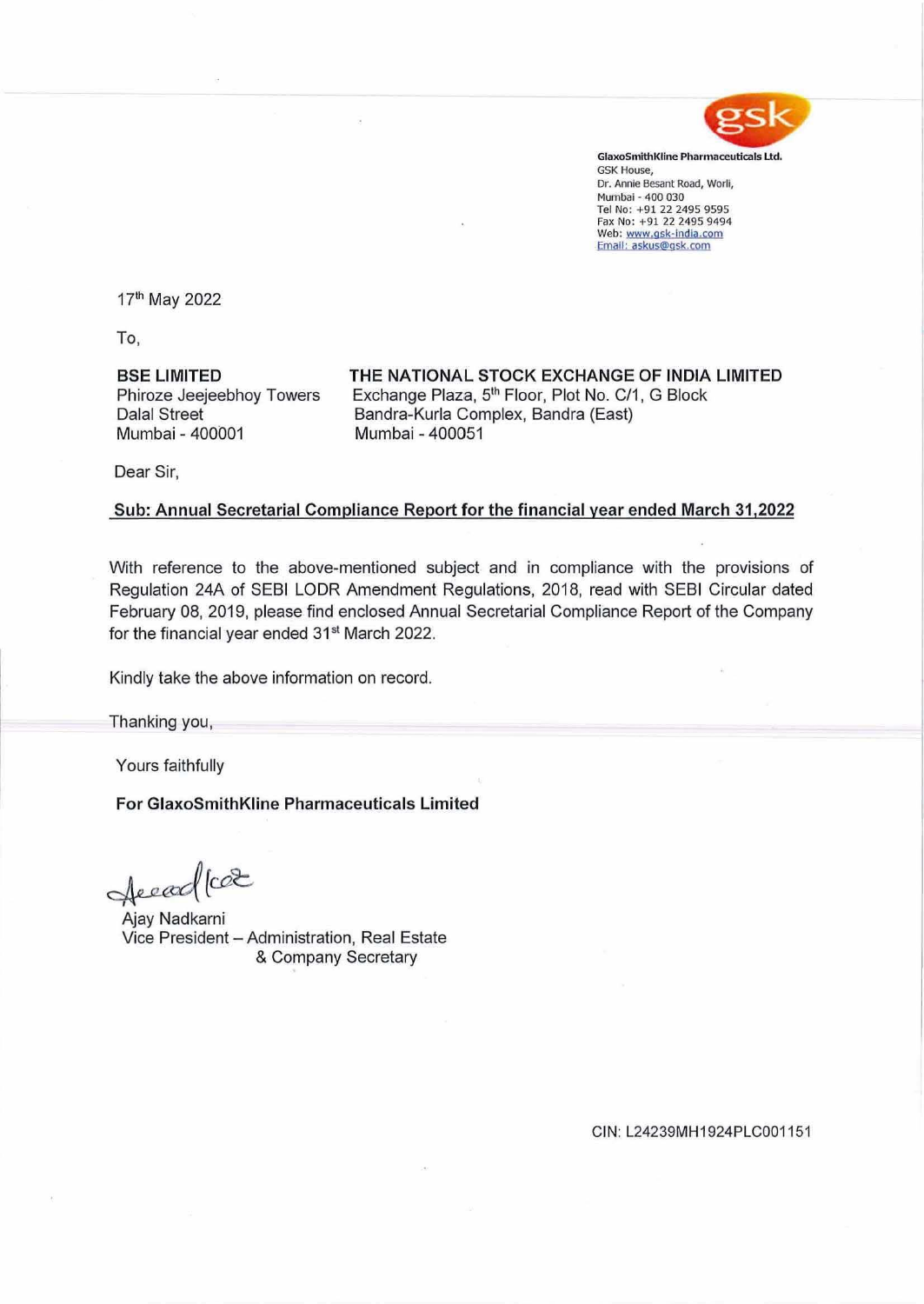

Secretarial Compliance Report of GlaxoSmithKline Pharmaceuticals Limited for the year ended March 31, 2022

To,

The Board of Directors GlaxoSmithKline Pharmaceuticals Limited Dr. Annie Besant Road, Mumbai 400030

We have examined:

- a) all the documents and records made available to us and explanation provided by GlaxoSmithKline Pharmaceuticals Limited ("the listed entity"),
- b) the filings/ submissions made by the listed entity to the stock exchanges,
- c) Website of the listed entity,
- d) any other document/ filing, as may be relevant, which has been relied upon to make this certification,

for the year ended 31<sup>st</sup> March, 2022 ("Review Period") in respect of compliance with the provisions of :

- a) the Securities and Exchange Board of India Act, 1992 ("SEBI Act") and the Regulations, circulars, guidelines issued thereunder; and
- b) the Securities Contracts (Regulation) Act, 1956 ("SCRA"), rules made thereunder and the Regulations, circulars, guidelines issued thereunder by the Securities and Exchange Board of India ("SEBI");

The specific Regulations (including amendments, modifications from time to time), whose provisions and the circulars/ guidelines issued thereunder, have been examined, include:-

- a) The Securities and Exchange Board of India (Listing Obligations and Disclosure Requirements ) Regulations, 2015;
- b) The Securities and Exchange Board of India (Issue of Capital and Disclosure Requirements) Regulations, 2018;(Not applicable to the company during the review period)
- c) The Securities and Exchange Board of India (Substantial Acquisition of Shares and Takeovers) Regulations, 2011;
- d) The Securities and Exchange Board of India (Buyback of Securities) Regulations, 2018;(Not applicable to the company during the review period)
- e) The Securities and Exchange Board of India (Share Based Employee Benefits) Regulations, 2014 and Securities and Exchange Board of India (Share Based Employee Benefits and Sweat Equity) Regulations, 2021; (Not applicable to the company during the review period)